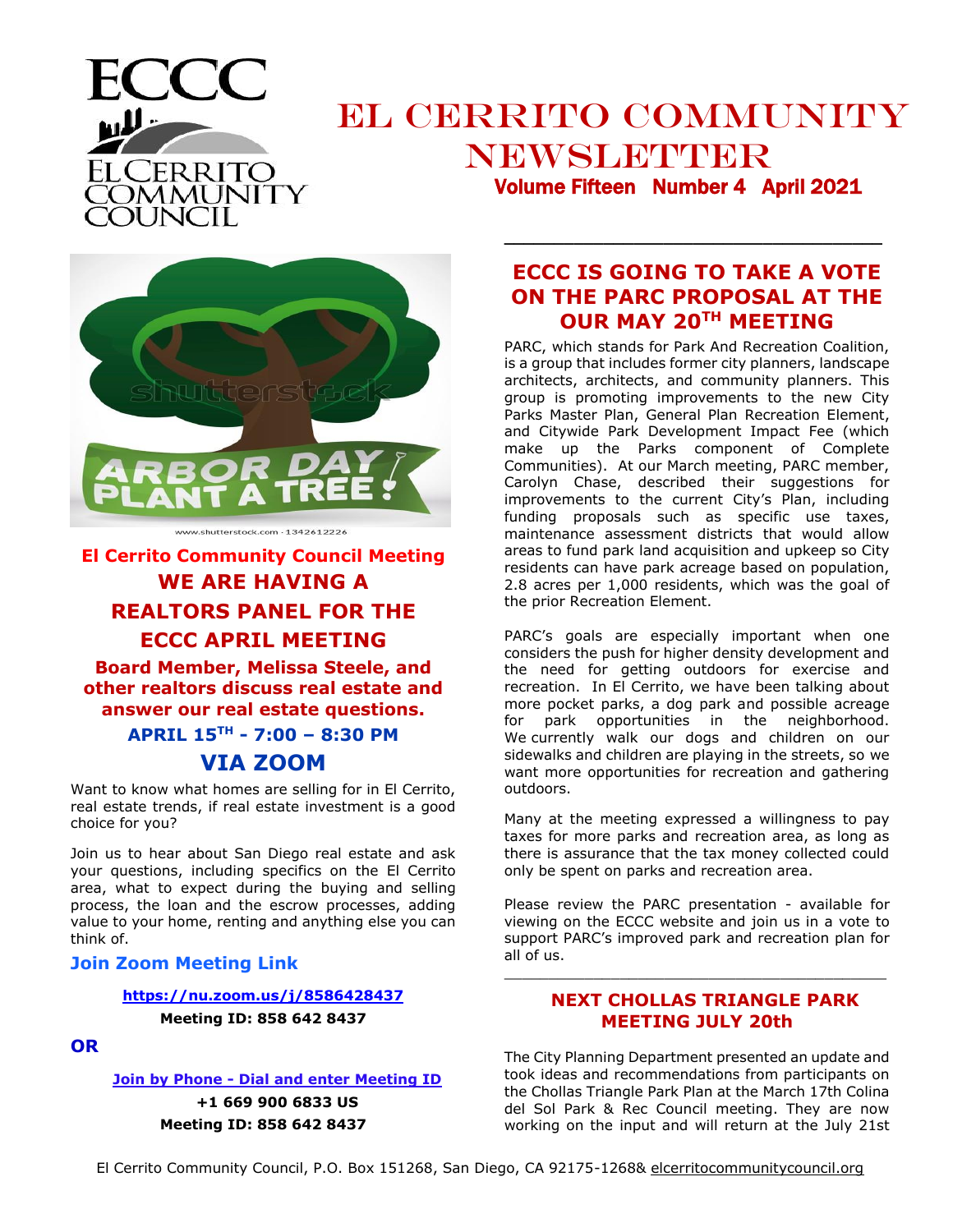meeting with a compilation of the community ideas for further feedback. The new Chollas Triangle Park project will provide new recreational facilities based on the community input. For more information, call (619) 533-4207 or email [engineering@sandiego.gov.](mailto:engineering@sandiego.gov) The current Chollas Triangle Park Plan is available for viewing online at

[https://www.sandiego.gov/planning/community/profil](https://www.sandiego.gov/planning/community/profiles/easternarea) [es/easternarea](https://www.sandiego.gov/planning/community/profiles/easternarea)

We will keep you posted and send a reminder on the July meeting. If you are interested in park and recreation in the area, think about joining the Colina Del Sol Park & Rec Council. The meetings are held at 5319 Orange Avenue, on the third Wednesday of each odd month, 6-8 p.m. The next meeting is Wednesday, May 19, 2021. For more information, see [https://www.sandiego.gov/parks-and](https://www.sandiego.gov/parks-and-recreation/general-info/boards/crg)[recreation/general-info/boards/crg.](https://www.sandiego.gov/parks-and-recreation/general-info/boards/crg)

#### **CRAWFORD HIGH SCHOOL UPGRADES**

**\_\_\_\_\_\_\_\_\_\_\_\_\_\_\_\_\_\_\_\_\_\_\_\_\_\_\_\_\_\_\_\_\_\_\_\_\_\_**



Crawford High School is continuing its Whole Site Modernization Project remodel with work on the main campus buildings. The current steel structure that has emerged along Colts Way will soon be transformed into the multi-winged, multi-story building as illustrated above that will be home to the school administration services, performance art center and classrooms.

The project will provide improvements to existing classroom spaces, replace aged and inefficient buildings by providing opportunities to define and create the architectural image of the campus. The exterior improvements will provide more parking spaces, improve campus safety and security and create multi-functional areas aimed at promoting interaction among students and school personnel.

The Career Technical Education (CTE) program project will be a new automotive diagnostic, service and repair instructional facility. The new facility emulates current industry emulates current industry standards and provides space for CTE program extension.

The athletic facilities at Crawford High are completely upgraded and modernized, with improvements for the football, baseball and softball stadiums and tennis courts.

The football stadium improvements include a new synthetic turf field, all-weather track, new accessible bleachers, sound system, scoreboard, lighting, and goal posts on the approximately 7 acres. The 6.8-acre baseball field was relocated and rebuilt and received stadium and facility upgrades. An upgraded softball field and new accessible tennis courts area totaling approximately 5-acres are also being constructed.

The football stadium improvements added accessible bleachers with 1,500-seat capacity onthe home side and 750-seat capacity on the visitor side, a press box with elevator for ADA accessibility, a ticket booth, home and visitor entrance gates, restrooms and concessions for home and visitors.

The baseball and softball fields' upgrades have added backstops, dugouts, bleachers, announcer's booths, concession stands, new scoreboards and new fencing.

The tennis courts include new surfacing, striping, fencing and landscaping. The parking lot includes new surfacing, striping and accessibility.

**\_\_\_\_\_\_\_\_\_\_\_\_\_\_\_\_\_\_\_\_\_\_\_\_\_\_\_\_\_\_\_\_\_\_\_\_\_\_**

### **ECCC WORKING WITH SDPD, TALMADGE, WESLEY UNITED METHODIST CHURCH AND CO-OP CAFE ON HOMELESS ISSUES**

San Diego Police Department, Community Relations Officer, Terry Hoskins, asked members of El Cerrito, Talmadge, District 9, Julio Garcia and Rock Church Wesley United Methodist Church (the Church) and its Co-op Cafe to meet together to discuss homeless people staying on the Church's property after hours, homeless camping and increases in thefts and car break-ins throughout the communities. The Co-Op Cafe, located on the Church's property at 5380 El Cajon Blvd, and associated with the Church, provides about 165 meals in crates of food to prepare and cook and about 85 ready to eat meals through grant funding and has showers available – both during the hours of 11:00 a.m. - 2:00 p.m. each day. Many homeless people who are served meals or take showers are being allowed to stay on the Church grounds from 7:00 a.m. to 7:00 p.m. The meeting was to discuss the homeless people who are camping out at the Church after hours or go a short distance into the surrounding neighborhood and are causing a number of crime problems as well as leaving behind human waste, trash and drug paraphernalia.

This was an initial meeting and more are expected as the group works on solutions to problems identified. All agree that solutions will take some time.

During the ECCC January meeting, there were comments regarding homeless encampments in the area. If you are noticing problems, ask the property owner get a Letter of Agency with the SDPD.

The Letter of Agency and other documents are available online at